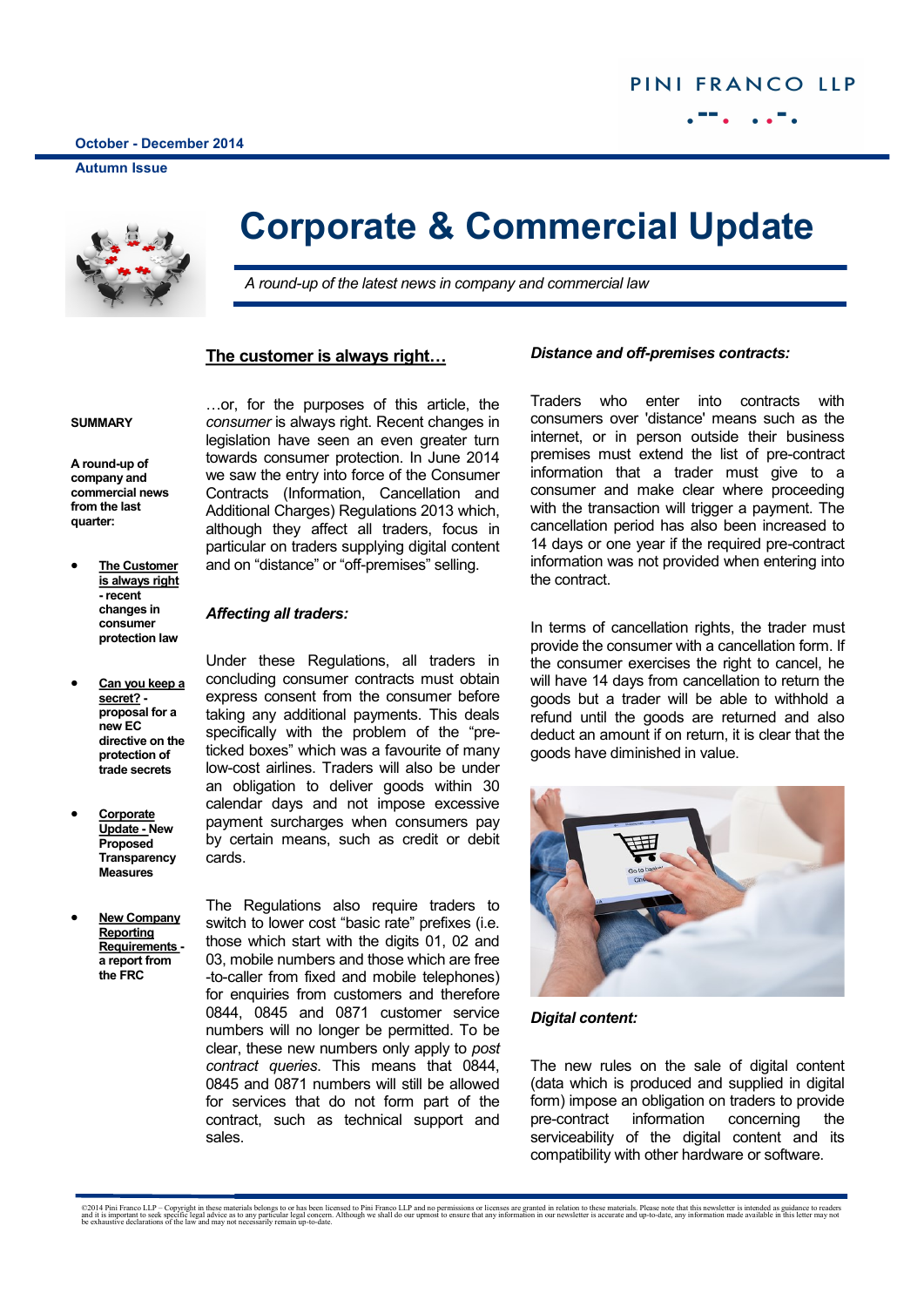## **Autumn 2014**

*"The draft* 

*directive introduces a common definition of* 

*'trade secret'"*

For distance and off-premises contracts, the requirements for the consumer's cancellation right will depend upon whether or not the content is downloaded. If the content is downloaded, the consumer must consent to waiving the cancellation right before being able to download the software otherwise he would have to wait 14 days (the so-called "cooling-off period") before download is permitted. If the software is provided, for example, on a CD, the cancellation period will end 14 days after the day on which the goods come into the physical possession of the consumer.

All traders, regardless of whether they sell onpremises or off-premises should review their standard terms and conditions and their procedures to ensure that they comply with this new legislation.



## **Can you keep a secret?**

The European Commission has adopted a proposal for a directive on the protection of trade secrets, which is designed to harmonise the civil law on trade secrets and how it is enforced across the EU.

Recent studies on trade secrets have highlighted the fragmented and diversified nature of the existing protection for trade secrets in EU member states. Harmonisation of trade secret law in the EU has been considered by the Commission as a way of improving conditions for businesses to develop, exchange and use innovative knowledge and afford greater protection for cross-border research and development within the EU.



The draft directive introduces a common definition of "trade secret"; that is, information which:

- Is secret in the sense that it is not generally known among or readily accessible to persons within the circles that normally deal with the kind of information in question.
- Has commercial value because it is secret.
- Has been subject to reasonable steps by the person lawfully in control of the information to keep it secret.

The draft directive sets out the circumstances when the acquisition, disclosure and use of a trade secret is unlawful, and establishes the measures, procedures and remedies that should be made available for civil enforcement, including interim injunctions and precautionary seizure of infringing goods.

It also provides a two-year limitation period in which to bring claims and sets out rules on the preservation of trade secrets during litigation. This proposed two-year limitation period for claims is likely to be problematical for many jurisdictions (for example, the UK) that currently allows a much longer time (in the UK, six years) to bring proceedings for trade secrets.

The draft directive has been transmitted to the Council of Ministers and the European

<sup>©2014</sup> Pini Franco LLP – Copyright in these materials belongs to or has been licensed to Pini Franco LLP and no permissions or licenses are granted in relation to these materials. Please note that this newsletter is intende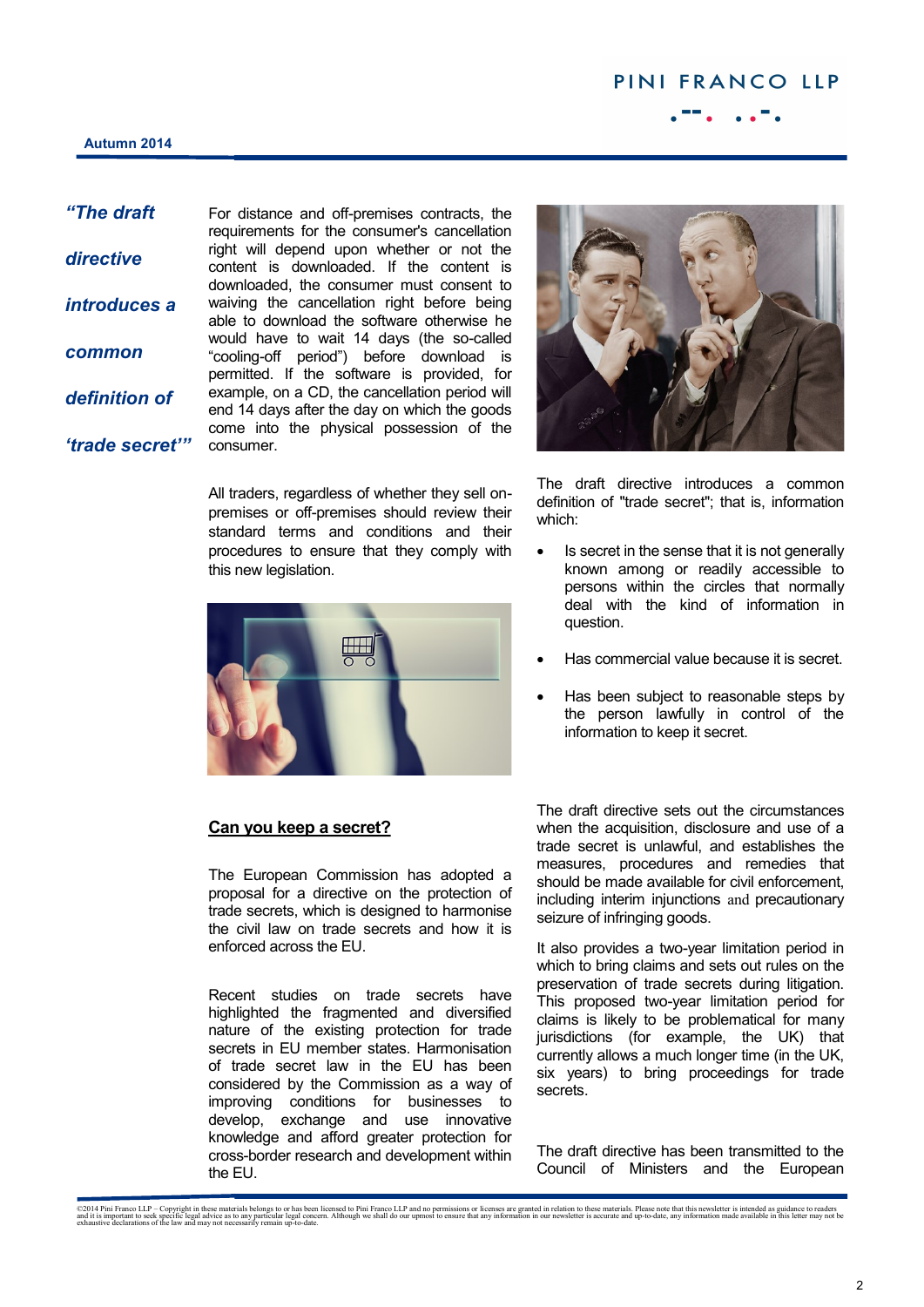## PINI FRANCO LLP

### **Autumn 2014**



Parliament for adoption. If approved, it could enter into force by the end of 2014 however there is no certainty as to whether this will be implemented into UK national law. According to the UK European Scrutiny Committee, existing UK law governing the protection of trade secrets has the same effect as the proposed draft Directive and so any new legislation in this area is not required.

Despite this, the harmonisation of trade secrets law is still welcomed by most. This should create more certainty for businesses sharing confidential information. Equal protection throughout the EU should help prevent the misuse of trade secrets and confidential information. Harmonisation may also help avoiding information leaks caused by employees who have revealed secrets of

a previous employer.

*"enhancing* 

*the* 

*transparency* 

*of UK* 

*company* 

*ownership and* 

#### **Corporate Update** *increasing*

*trust in UK* 

*business"*

The Government published in April 2014 a report on enhancing the transparency of UK company ownership and increasing trust in UK business. These reforms and changes to the law are designed, in the Government's words, "to improve corporate transparency and accountability in the UK".

*New Proposed Transparency Measures*

The key measures that have been proposed are the following:

1. A publicly accessible register of company beneficial ownership which will be created and held at Companies House. This register will contain information on individuals who ultimately own or control more than 25% of a company's shares or voting rights, or

who otherwise exercise control over the company and its management. Similar ownership details of LLPs will also be included on the register. The register will cover private and public companies and LLPs, but not companies which already comply with disclosure rules under the FCA's Disclosure and Transparency Rules.

- 2. Corporate directors will be prohibited, with specific exemptions for large groups of companies.
- 3. Bearer shares will be abolished and existing bearer shares converted to registered shares.
- 4. The regime for disqualifying directors will be broadened, with unfitness being determined by a broader and more generic provision. Courts will be able to take overseas misconduct into account when deciding whether to disqualify a director, and sectorial regulation and director disqualification will be better integrated.



Many of the changes outlined will require primary legislation, so change will not be immediate. The Government has conceded that a transitional period for existing companies will be necessary to implement the changes proposed. However, company secretaries and others involved in the running of companies should start to consider how the changes will impact on them.

Some companies may have the possibility to opt out of keeping and maintain their own company registers (i.e. of members, directors, directors' residential addresses, secretaries) and holding a register of beneficial owners. This may reduce the

<sup>©2014</sup> Pini Franco LLP – Copyright in these materials belongs to or has been licensed to Pini Franco LLP and no permissions or licenses are granted in relation to these materials. Please note that this newsletter is intende